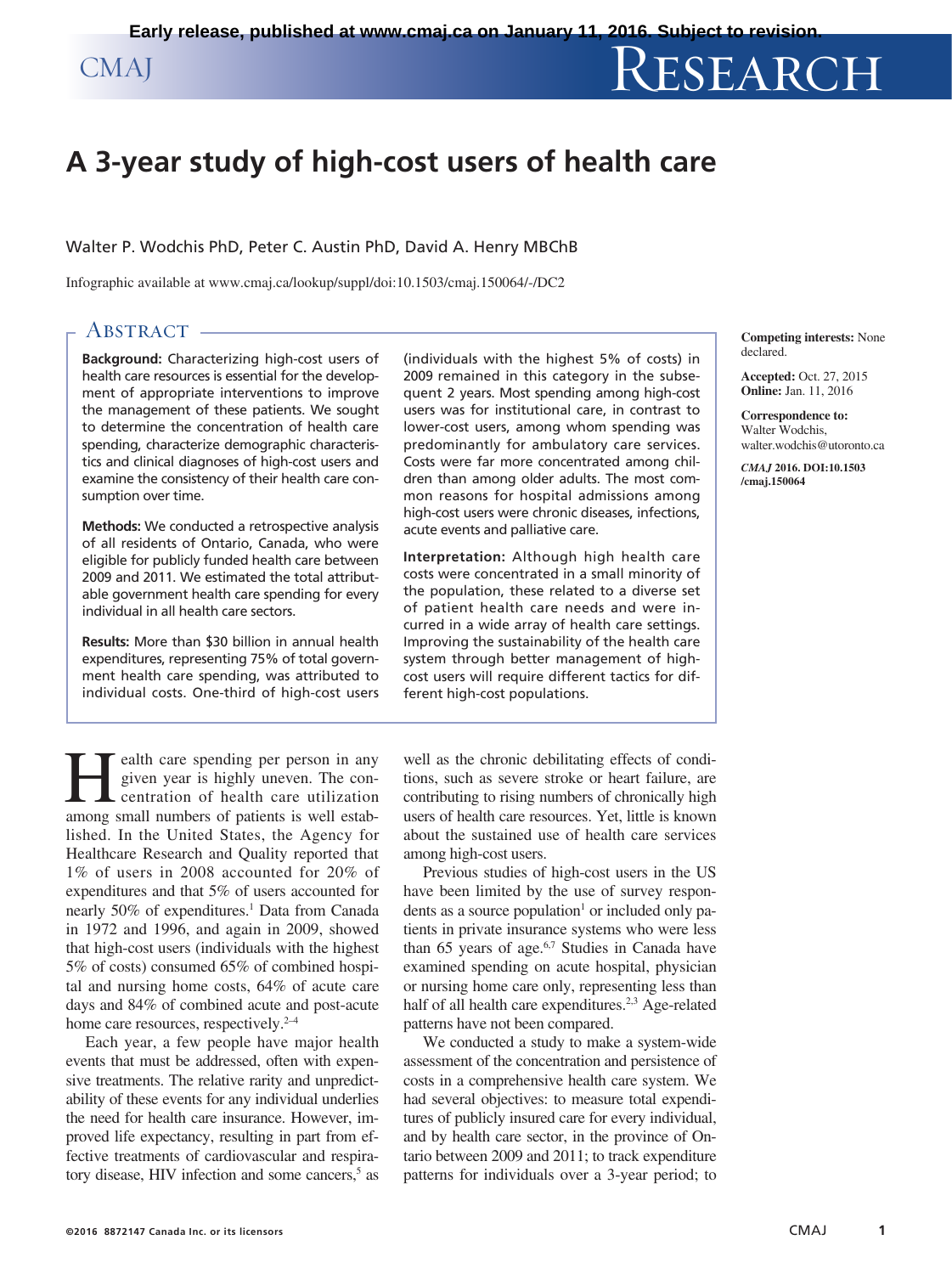describe the concentration of health care spending among different age groups; and to identify the main diagnoses among high-cost users.

#### **Methods**

#### **Population**

In Ontario, the costs of all medically necessary care, both acute and long term, are covered for all residents by public health insurance funded from general taxation. Our raw study population consisted of 14.9 million people with a recorded age of less than 105 years who were alive on Apr. 1 in any of the 3 study years (2009, 2010 or 2011) and who had a valid Ontario health card at any time between Apr. 1, 2009, and Mar. 31, 2012. For longitudinal analyses, we included only people who were alive on Apr. 1, 2009, and followed them forward for 3 years. For cross-sectional analyses, we included only those who were alive on Apr. 1, 2011.

#### **Data**

All of the data used in our study were from the Institute for Clinical Evaluative Sciences (ICES). The study received ethics approval by the Sunnybrook Health Sciences Review Board. Individuals for the study population were identified from the Ontario Registered Persons Database. In addition to insurance eligibility, this database provides basic demographic information on each eligible resident of Ontario.

Administrative databases, linked securely and anonymously at the level of each eligible resident, were used to track all health service encounters paid for by the Ontario Ministry of Health and Long-Term Care. We tracked admissions to hospitals using the Canadian Institute for Health Information's Discharge Abstract Database, Continuing Care Reporting System, National Rehabilitation Reporting System, National Ambulatory Care Reporting System and Ontario Mental Health Reporting System. We tracked physician visits, including fee-for-service visits and shadow-billed services, as well as laboratory claims using Ontario Health Insurance Plan billings. The Home Care Database was used to measure all unique visits by home care providers, and the Ontario Drug Benefit Plan identified prescriptions dispensed to people eligible for social assistance and those aged 65 years or more. People living in long-term care facilities were identified based on prescriptions or physician visits that included a long-term care resident flag.8

#### **Costs**

In this analysis, the term "cost" refers to health care expenditures that have been allocated to

patient encounters for health care. We determined nominal costs for each encounter with the health care system using algorithms that have been implemented at ICES and are based on costing methods using administrative data.9

Patient-level costs for each encounter where an encounter-specific payment was made (e.g., for prescriptions or fee-for-service physician visits) used the fee paid for the service. Costs for hospital encounters used the appropriate resource intensity weight for that particular care setting multiplied by the applicable cost amount based on Ontario spending.9 Costs for long-term care were measured as a fixed per diem based on prevailing government payment rates. Emergency physicians and oncologists receive substantial alternative payments that are not visit-related, and the algorithms ascribed these payments, generally by allocating the payments as an average amount for each patient seen by these providers. Capitation payments were calculated based on the payment rate and the particular model of primary care for each patient's physician in each month of the study period. Data on alternate payment plans (e.g., academic centre payments and capitation arrangements in primary care) were also accessed to provide a complete picture of physician payments.<sup>10</sup>

We excluded costs for services that are not reported using patient-specific encounter data. Team-based payments for family health teams, physician pay-for-performance and salaried physician services are examples of services not reported with patient-level identifiers.

We used 5 categories to report costs: acute hospital (including emergency department), other hospital, continuing care (including longterm care and home care), physician, and drugs and laboratory costs outside of hospitals.

#### **Statistical analysis**

We tracked every encounter within each fiscal year (Apr. 1 to Mar. 31), and for every individual, using all of the health administrative databases described earlier. Using nominal costs (i.e., amounts paid in the fiscal year), we calculated total costs associated with all utilization within each fiscal year for each eligible resident alive at the start of the year. Costs for care episodes that spanned more than one fiscal year were divided on a pro rata basis between the 2 years. We then sorted the entire database of unique individuals according to total health care cost for each person separately for each year. We identified people who accounted for the top 1%, 5%, 10% and 50% of costs in this distribution.

To identify how many remained high-cost users in successive years, we studied how people transitioned into and out of the percentile bands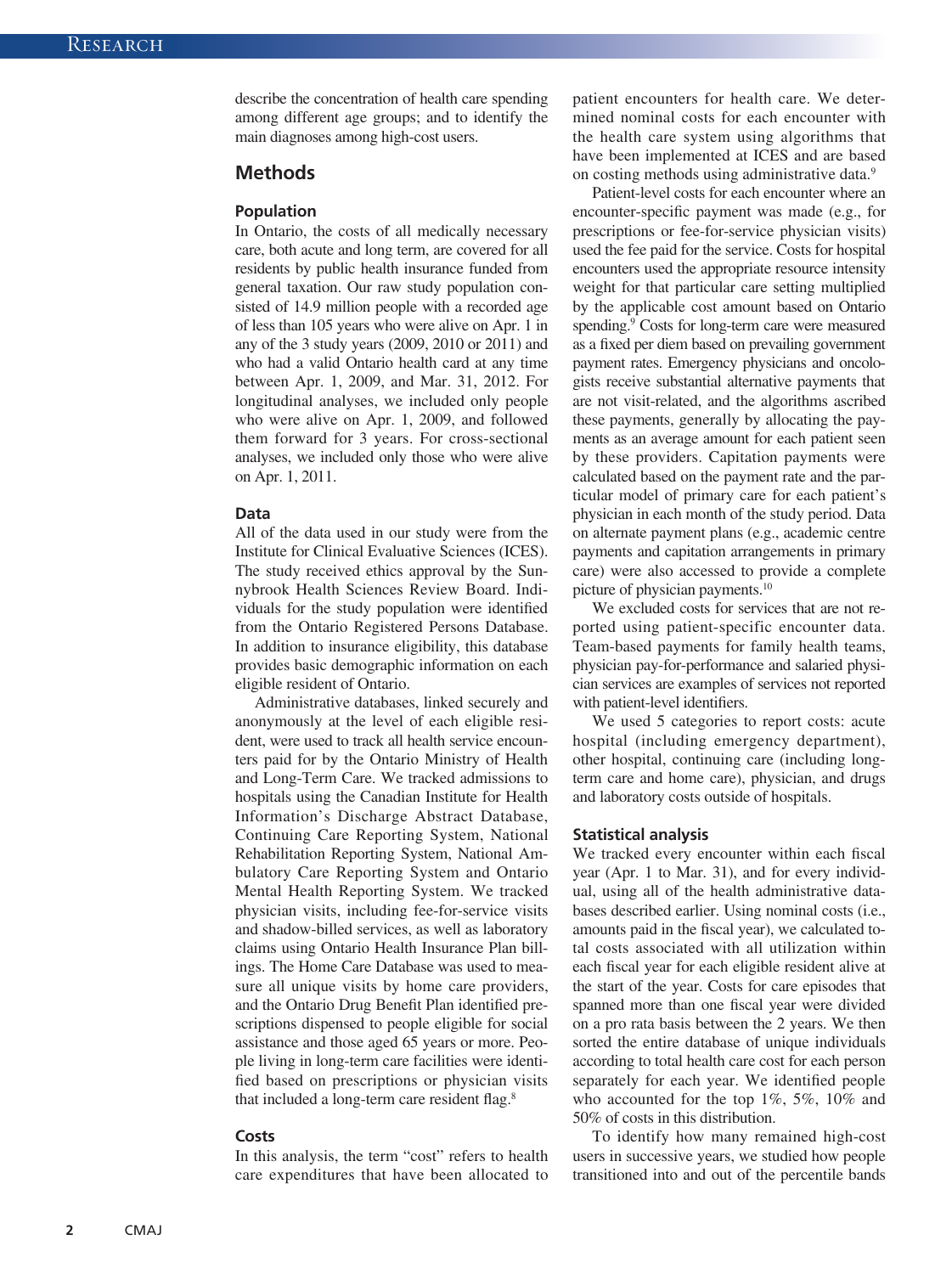each year. To do this, we identified the costs in each of the 3 study years for each person alive on Apr. 1, 2009, and grouped them as being above the 95th or the 90th percentile, between the 50th and 89th percentiles, or below the 50th percentile of costs. We tracked which percentile band the person belonged to in 2009, 2010 and 2011, and whether they died or lost eligibility for public health insurance.

To describe further the characteristics and health care utilization patterns of high-cost users, we explored the composition of expenditures across health care sectors by decile of cost and contrasted these results for the total study population and for people in the top 1% cost group. We then examined age-specific costs, health care utilization and clinical conditions. In addition, we identified the cost threshold associated with the top 1%, 5%, 10% and median costs for each of 3 subpopulations: children (< 18 yr), adults (18–64 yr) and older adults (65–105 yr) based on their age on Apr. 1, 2011. The total cost for all care in each stratum (e.g., top 1% or top 5%) was calculated to measure the proportion of total health care spending associated with each threshold. Age-specific results were based exclusively on people in that age group.

Finally, we examined the primary diagnoses for acute hospital admissions (using ICD-10 [International Statistical Classification of Diseases and Related Health Problems, 10th revision] codes) among people in the top 1% cost group in each age group (based on age-specific spending) and the health care utilization patterns of acute and other care sectors among people in the top 1% in each age group. We performed these cross-sectional analyses using data from the final study year.

#### **Results**

#### **Transitions between cost strata by year**

Table 1 summarizes the trajectories across the 3 years according to the cost group for each person in 2009 and in each subsequent study year. The

|                    | Cost category per year, percentile |                                              |                          |            |                          |
|--------------------|------------------------------------|----------------------------------------------|--------------------------|------------|--------------------------|
| 2009<br>population | 2009                               | 2010                                         | 2011                     | Population | % of 2009<br>populationt |
| 710 922            | $\geq$ 95th                        | $\geq$ 95th                                  | $\geq$ 95th              | 218 342    | 30.7                     |
|                    | $\geq$ 95th                        | $\geq$ 90th in both years‡                   |                          | 99 670     | 14.0                     |
|                    | $\geq$ 95th                        | $\geq$ 90th in one year, < 90th in the other |                          | 107 778    | 15.1                     |
|                    | $\geq$ 95th                        | < 90th in both years                         |                          | 166 078    | 23.3                     |
|                    | $\geq$ 95th (died)§                |                                              | $\overline{\phantom{0}}$ | 65 019     | 9.1                      |
|                    | $\geq$ 95th                        | Any (died)§                                  |                          | 54 035     | 7.5                      |
| 711 039            | 90th-94th                          | $\geq$ 90th in both years                    |                          | 203 654    | 28.6                     |
|                    | 90th-94th                          | $\geq$ 90th in one year, < 90th in the other |                          | 163 136    | 22.9                     |
|                    | 90th-94th                          | < 90th in both years                         |                          | 325 805    | 45.7                     |
|                    | 90th-94th (died)§                  |                                              |                          | 7 0 1 7    | 1.0                      |
|                    | 90th-94th                          | Any (died)§                                  |                          | 11 427     | 1.6                      |
| 5 687 157          | 50th-89th                          | $\geq$ 90th in both years                    |                          | 187 872    | 3.3                      |
|                    | 50th-89th                          | $\geq$ 90th in one year, < 90th in the other |                          | 776 559    | 13.6                     |
|                    | 50th-89th                          | < 90th in both years                         |                          | 4 691 878  | 82.3                     |
|                    | 50th-89th (died)§                  |                                              |                          | 11 916     | 0.2                      |
|                    | 50th-89th                          | Any (died)§                                  |                          | 18 9 32    | 0.3                      |
| 7 087 908          | < 50th                             | $\geq$ 90th in both years                    |                          | 20 092     | 0.3                      |
|                    | < 50th                             | $\geq$ 90th in one year, < 90th in the other |                          | 247 469    | 3.5                      |
|                    | < 50th                             | < 90th in both years                         |                          | 6810888    | 95.6                     |
|                    | < 50th (died)§                     |                                              |                          | 4 3 5 0    | 0.1                      |
|                    | < 50th                             | Any (died)§                                  |                          | 5 1 0 9    | 0.1                      |

†Percentages are based on the 2009 population total in the same cost category.

‡In this second row, one year is 90th–94th percentile and other year could be either 90th–94th or ≥ 95th percentile, because ≥ 95th percentile in all 3 years is separated out for this group only.

§Cost category shown for year of death followed by "–" in subsequent years.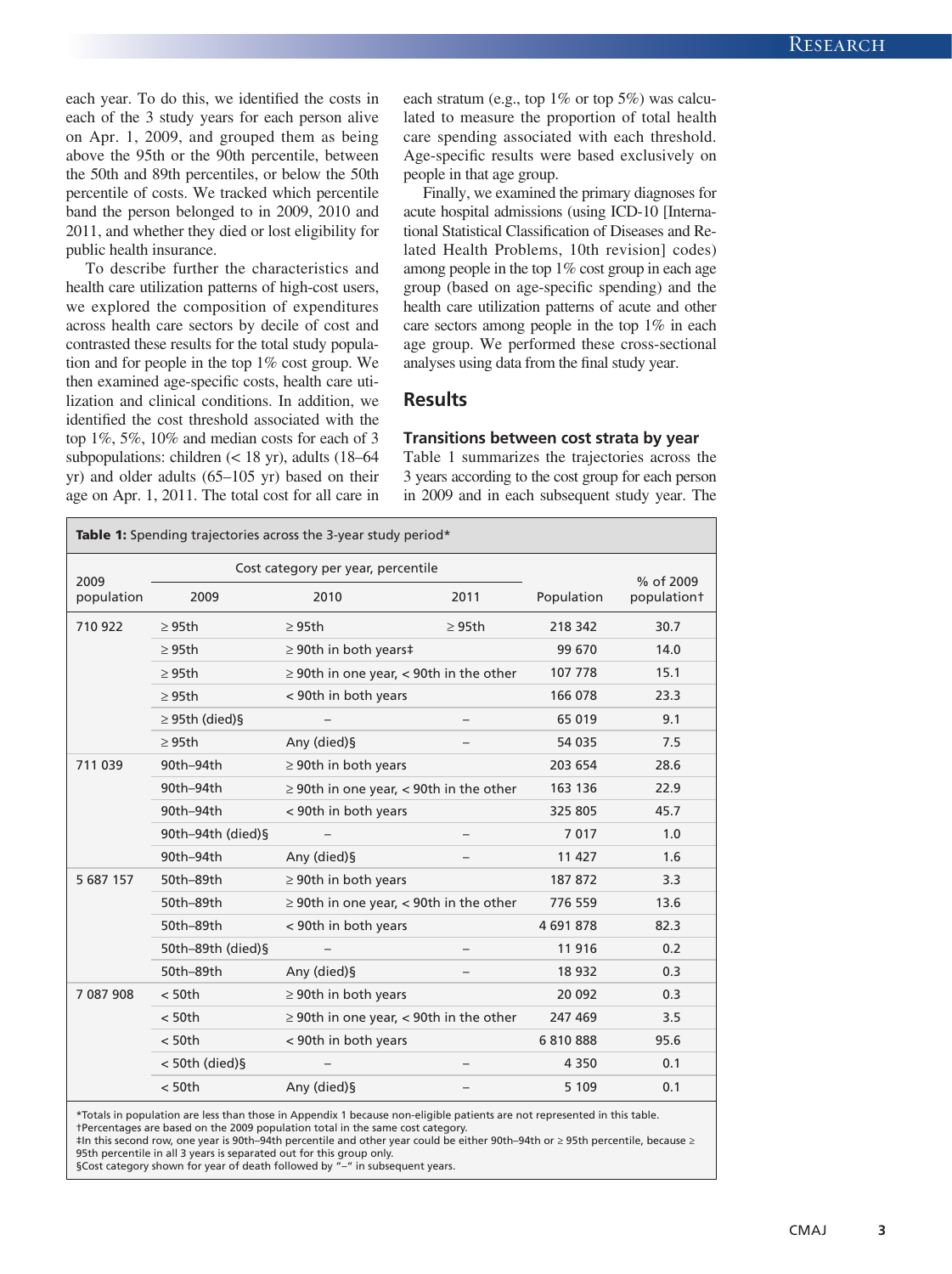dominant pattern was stability in each cost group over all 3 study years. About 45% of people above the 95th percentile in 2009 stayed at high or very high cost levels (above the 90th percentile) in both 2010 and 2011; a further 15% dipped below the 90th percentile in only one subsequent year. Nine percent died in the second study year and 7.5% in the third year. Similarly, about 51% of those who were in the 90th–94th percentile cost category in



**Figure 1: Cost distribution across health care sectors in 2011/12, by deciles of cost. \*Lowest decile with no spending omitted.**



**Figure 2: Cost distribution across health care sectors in 2011/12 for the total study population, for people in the top 1% cost group and for those in the top 1% cost group who had no acute care costs.**

2009 stayed at or above this level in both of the subsequent years. Among individuals whose costs were in the 90th–94th percentile in 2009 and subsequently dropped below the 90th percentile in either 2010 or 2011, about two-thirds remained above the 50th percentile in both subsequent years. Of those with moderate costs (between the 50th and 89th percentiles) in 2009, 82.3% remained at or below this level, and 13.6% moved into a higher cost category in only one of the subsequent years. Of people in the lowest cost group (< 50th percentile) in 2009, nearly 96% remained below the 90th percentile in both subsequent years, 3.5% had one year of spending above the 90th percentile, and 0.3% became high-cost users in both subsequent years. The full data, with more than 250 specific possible transitions between cost groups across the 3 years, are included in Appendix 1 (available at [www.cmaj.ca/](http://www.cmaj.ca/lookup/suppl/doi:10.1503/cmaj.150064/-/DC1) [lookup/suppl/doi:10.1503/cmaj.150064/-/DC1\)](http://www.cmaj.ca/lookup/suppl/doi:10.1503/cmaj.150064/-/DC1).

#### **Cost distribution across health care sectors**

Figure 1 shows how expenditures by health care sector in 2011/12 varied across deciles of cost. The most striking feature in the lower deciles is that costs were almost entirely for physician services, with gradually increasing expenditures for medications and laboratory work. Acute hospital care accounted for more than 10% of costs only from the fifth decile upward (and that was primarily for emergency department care until the eighth decile [data not shown]). In the top decile, a diverse range of health care sectors generated costs, with other hospital and continuing care becoming strong drivers.

Figure 2 shows the cost distribution across health care sectors in 2011/12 for the total study population, for people in the top 1% cost group and for those in the top 1% without acute care costs. The last subgroup was identified after observing that nearly 40% of people in the top 1% did not have acute care utilization (Appendix 2, available at [www.cmaj.ca/lookup/suppl/doi:10.1503/cmaj.](http://www.cmaj.ca/lookup/suppl/doi:10.1503/cmaj.150064/-/DC1) [150064/-/DC1](http://www.cmaj.ca/lookup/suppl/doi:10.1503/cmaj.150064/-/DC1)). For the total study population, physician services accounted for 27% of total expenditures, and continuing care accounted for 15%. In contrast, in the top 1% cost group, physician services accounted for 9% and continuing care for 26% of total expenditures. In the top 1% cost group without acute care, continuing care accounted for about half of all expenditures.

#### **Cost distribution by age group**

The concentration of health care costs in 2011/12 differed markedly across the 3 age groups (Figure 3). Children in the top 1% and 5% cost groups accounted for 38% and 59% of total expenditures, respectively, in that age group. Among adults 65 and older, those in the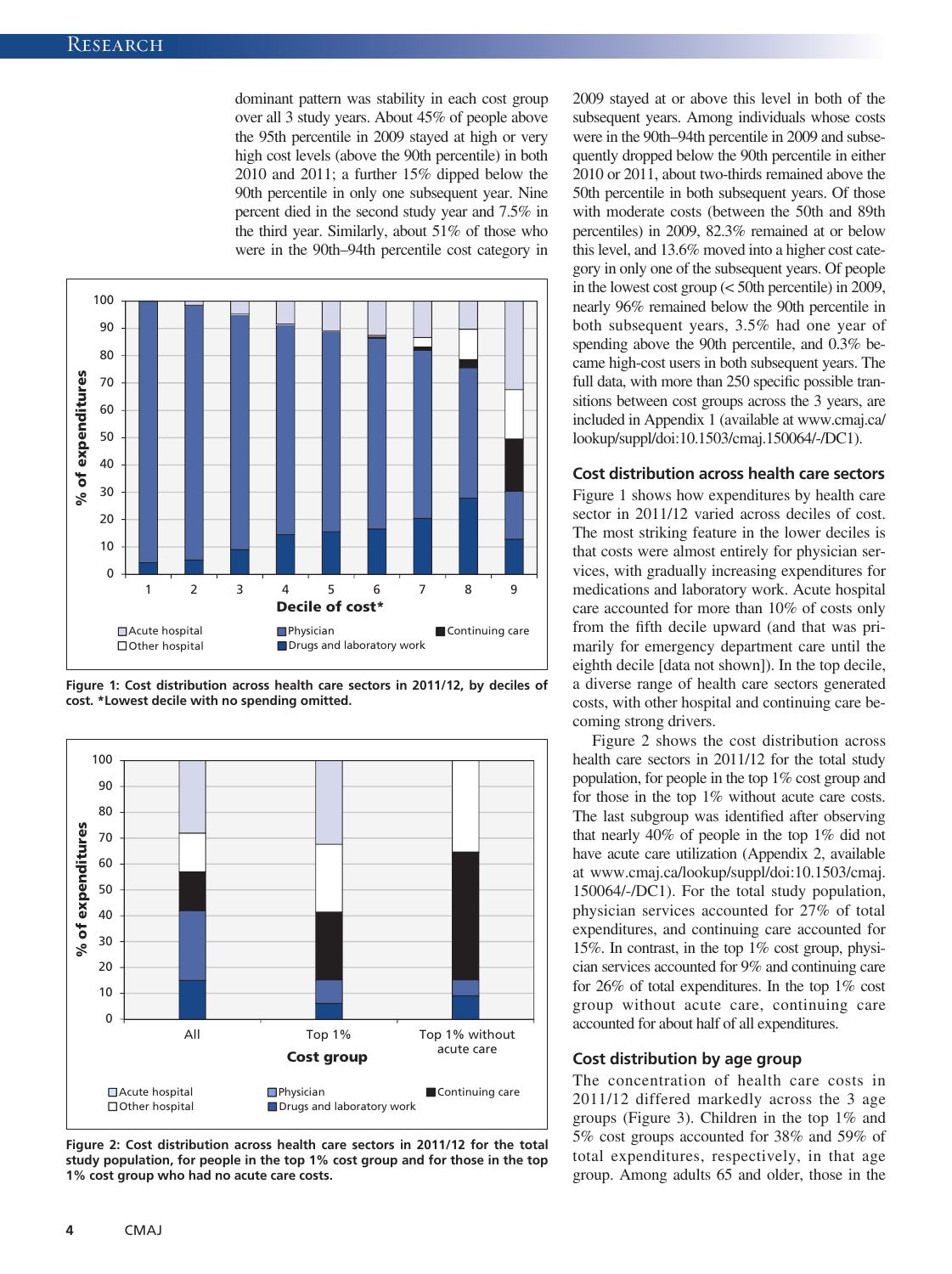top 1% and 5% cost groups accounted for only 16% and 44% of total expenditures, respectively, in that age group. The cost threshold for the top 1% also varied considerably across age groups (Table 2), with children having a threshold that was about one-tenth that of the oldest group (\$8383 v. \$83 039). The cost threshold for the median category also varied, from \$195 among children to \$2211 among the older adults.

We calculated comparable results for the total population. The larger number of individuals in the children and adult groups were strong drivers of the population results: 1% of the population accounted for 33% of costs, with a threshold of \$44 906;  $5\%$ accounted for 65% of costs, with a threshold of \$7961; 10% accounted for 77% of costs, with a threshold of \$3815; and half of the population with median annual costs of \$333 or higher accounted for 98% of all allocated expenditures.

#### **Clinical considerations**

We examined the most responsible diagnosis for acute care admissions in the top 1% cost group in 2011/12 overall and by age group (Appendix 3, available at [www.cmaj.ca/lookup/suppl/doi:](http://www.cmaj.ca/lookup/suppl/doi:10.1503/cmaj.150064/-/DC1) [10.1503/cmaj.150064/-/DC1](http://www.cmaj.ca/lookup/suppl/doi:10.1503/cmaj.150064/-/DC1)). Among children in the top 1% cost group, the most frequent diagnoses included preterm birth, cancer and mental health disorders. Adults had a broad array of chronic diseases and infections. Among older adults, the most frequent diagnoses were chronic diseases such as heart failure and chronic obstructive pulmonary disorder or acute events such as hip fracture and stroke.

#### **Interpretation**

This study examined an exhaustive array of health care services paid for by the Ontario government, which account for about 75% of total government health expenditures. Our findings provide a comprehensive summary of health care spending in a primarily government-funded health care system. Our analyses showed moderate stability in health care costs for individuals over a 3-year period. About 45% of people in the top 5% cost group in 2009 remained high-cost users in the subsequent year, and one-third remained at that level for all 3 years. Less than 1% of people who began in the bottom 50% cost group transitioned to the top 5% in the subsequent year. The sustained nature of high-cost use suggests that effective interventions to manage care among existing high-cost users may be easier to target than interventions aimed at preventing increased costs among potential highcost users.

Our results align well with prior crosssectional analyses of hospital, physician and other health sector utilization. The concentration of total health care costs among people in the top 5% cost group is comparable to that of hospital or physician services previously described in Canada2,3,11 and is more concentrated than in the US.1 The sustained costs of care described in our analyses of multi-year spending patterns are also supported by previous studies. Both Canadian<sup>2,11</sup> and American<sup>1</sup> studies have shown that about 40% of older adults at the highest cost levels stayed there in the subsequent year. This congruency suggests that the patterns we observed may be similar to those experienced in other modern health care systems. We extended analyses to cover almost all patient-specific encounters in the health care system and described trajectories of patients over 3 years. We also provided new information about differences in high-cost spending patterns and conditions among different age groups.



**Figure 3: Distribution of total expenditures across cost percentiles (< 50th, 50th– 89th, 90th–94th, 95th–98th, 99th), by age group. The bar on the far left represents the percentiles of the study population ranked from lowest to highest cost.**

|              | <b>Table 2:</b> Distribution of cost thresholds per person across cost categories, |  |
|--------------|------------------------------------------------------------------------------------|--|
| by age group |                                                                                    |  |
|              |                                                                                    |  |

|              | Age group, yr; cost threshold, \$ |         |           |           |  |
|--------------|-----------------------------------|---------|-----------|-----------|--|
| Cost cateory | All                               | < 18    | $18 - 64$ | $\geq 65$ |  |
| Top $1\%$    | 44 906                            | 8 3 8 3 | 22 070    | 83 039    |  |
| Top $5%$     | 7961                              | 2 3 2 9 | 5446      | 45 203    |  |
| Top 10%      | 3815                              | 1 2 8 1 | 2610      | 22 508    |  |
| Median       | 333                               | 195     | 298       | 2 2 1 1   |  |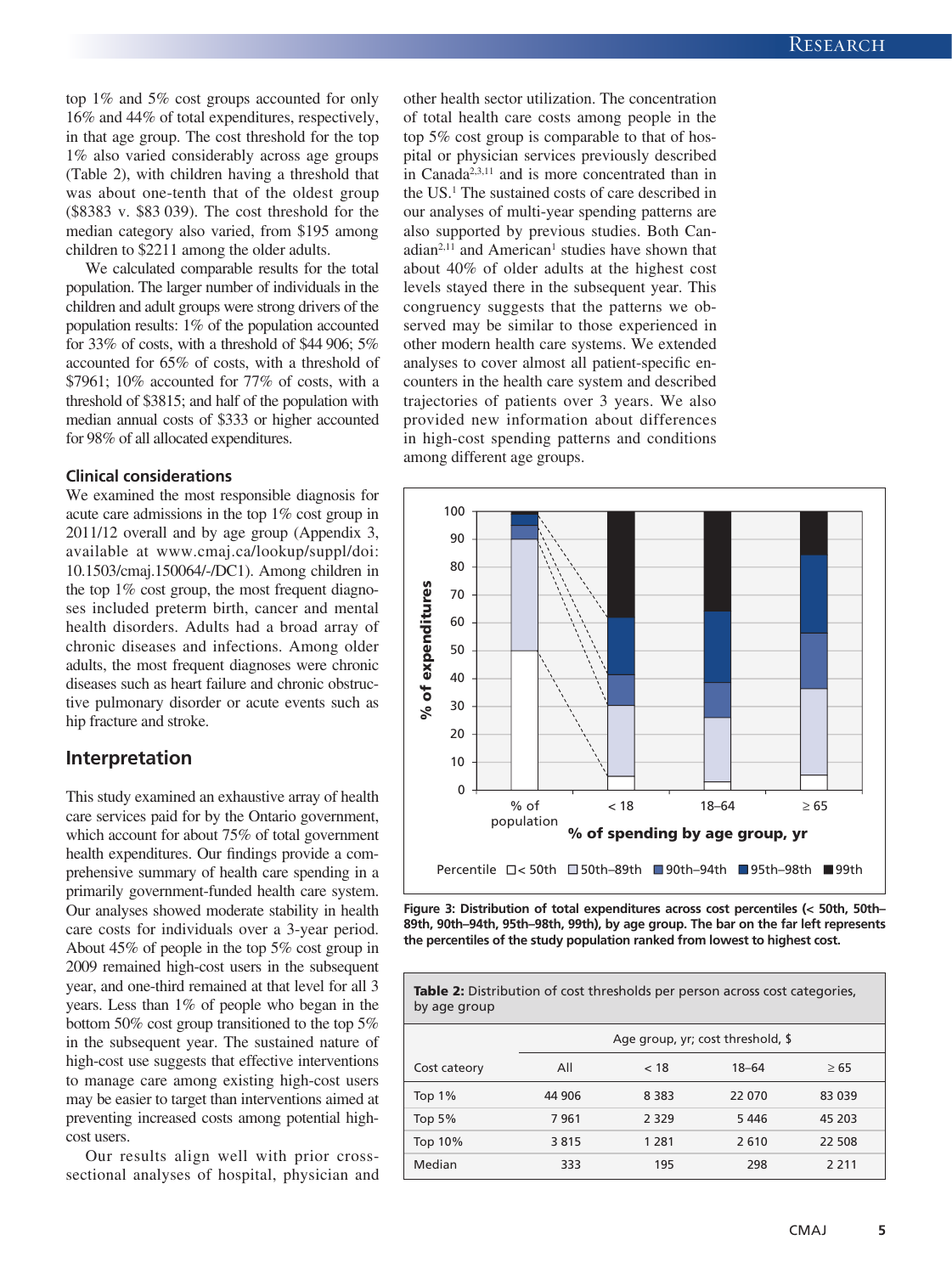Our study provides a comprehensive, but still incomplete picture of health care spending. Health care spending in Ontario in 2009 was \$42 billion. The costs included in our study amounted to \$30.5 billion, or about 75% of total government health expenditures. Most of the remaining health care spending was for public health, community service agencies and many other programs, as well as for administrative (government) staff. We estimate that about 92% of government costs associated with services to individual patients were included in our results. Our data do not include amounts paid for by individuals or private insurers primarily for private home-care and privately insured medication costs, which understates spending for all age groups. It is expected that these costs would continue over time for the most part, increasing the stability of observed spending patterns reported here.

The Commission on the Reform of Ontario's Public Services recommended efficiencies be found in health care for high-cost users in Ontario.12 Finding efficiencies does not necessitate reducing necessary care or total health care spending. Appropriate and high-value care must not be reduced or compromised. Results from our study suggest that causes and solutions vary by age. Results from randomized controlled trials of integrated care programs have had success primarily among high-risk older adults.13–16 But integrated care models are expensive and need to be targeted carefully to people who have utilization patterns that would benefit from coordination and integration over time, such as frail older patients with multiple chronic medical and functional impairments. Opportunities for cost reductions in the care of the pediatric population are quite different. The high costs from one-time neonatal care suggest that interventions should be "upstream," aimed at mothers to reduce the number and severity of premature and low-birth-weight infants. The adult population 18–64 years old who were highcost users had a disparate set of chronic disease, cancer, end-of-life care and other conditions among the 10 most common diagnoses.

Although the results presented here are striking, they do not in themselves support improvements to the health care system. A more thorough understanding of the patterns and trajectories of highcost users in the health care system, the types, timing and appropriateness of encounters and use of potentially avoidable institutional care would provide more clinical and managerial information regarding what to do to improve value and generate savings among high-cost users. The Ontario government introduced Community Health Links to better coordinate care for high-needs patients, motivated in part by findings reported here.<sup>17</sup> Evidence suggests such transformative efforts require systematic physician engagement and leadership.18,19 Understanding the complete array of health services used by their patients is one piece of information that may help physicians to better understand where and how patients are using the health care system outside of their own practice setting. These data could be provided to physicians at the patient and practice level. Indeed, the Association of Family Health Teams of Ontario includes total system costs as calculated here in their Data to Decisions report card to Family Health Teams in Ontario.<sup>20</sup>

#### **Conclusion**

Although high health care costs were concentrated in a small minority of the population, these related to a diverse set of patient health care needs and were incurred in a wide array of health care settings. Improving the sustainability of the health care system through better management of high-cost users will require a better understanding of the clinical needs of subgroups of this population and will likely require different tactics for different high-cost populations.

#### **References**

- 1. Cohen S, Yu W. The concentration and persistence in the level of health expenditures over time: estimates for the US population, 2008–2009*.* Statistical brief no. 354; Medical Expenditures Panel Survey. Rockville (MD): Agency for Healthcare Research and Quality; 2012. Available: http://meps.ahrq.gov/mepsweb/data\_ files/publications/st354/stat354.pdf (accessed 2013 Dec. 15).
- 2. Roos NP, Shapiro E, Tate R. Does a small minority of elderly account for a majority of health care expenditures? A sixteeenyear perspective. *Milbank Q* 1989;67:347-69.
- Reid R, Evans R, Barer M, et al. Conspicuous consumption: characterizing high users of physician services in one Canadian province. *J Health Serv Res Policy* 2003;8:215-24.
- 4. *Ideas and opportunities for bending the health care cost curve: advice for the Government of Ontario.* Toronto: Ontario Hospital Association/Ontario Federation of Community Mental Health and Addiction Programs/Ontario Association for Community Care Access Centres; 2010.
- 5. Deaths and mortality rate, by selected grouped causes, age group and sex, Canada, annual, CANSIM [Table 102-0551]. Ottawa: Statistics Canada; 2015.
- 6. Hirth RA, Gibson TB, Levy HG, et al. New evidence on the persistence of health spending. *Med Care Res Rev* 2015;72:277-97.
- Johnson TL, Rinehart DJ, Durfee J, et al. For many patients who use large amounts of health care services, the need is intense yet temporary. *Health Affairs* 2015;34:1312-9.
- 8. Bronskill SE, Anderson GM, Sykora K, et al. Neuroleptic drug therapy in older adults newly admitted to nursing homes: incidence, dose and specialist contact. *J Am Geriatr Soc* 2004;52:749-55.
- 9. Wodchis W, Bushmeneva K, Nikitovic M, et al. Guidelines on person-level costing using administrative databases in Ontario: working paper series volume 1 May 2013. Toronto: Health System Performance Research Network; 2013.
- 10. Henry D, Schultz S, Glazier R, et al. *Payments to Ontario physicians from Ministry of Health and Long-Term Care sources, 1992/93 to 2009/10.* Toronto: Institute for Clinical Evaluative Sciences; 2012.
- 11. Forget EL, Roos L, Deber R, et al. Variations in lifetime healthcare costs across a population. *Healthc Policy* 2008;4:e148-67.
- 12. *Public services for Ontarians: a path to sustainability and excellence*. Toronto: Commission on the Reform of Ontario's Public Services; 2012:161-2.
- 13. Counsell SR, Callahan C, Clark D, et al. Geriatric care management for low-income seniors: a randomized controlled trial. *JAMA* 2007;298:2623-33.
- 14. Counsell SR, Callahan CM, Buttar AB, et al. Geriatric Resources